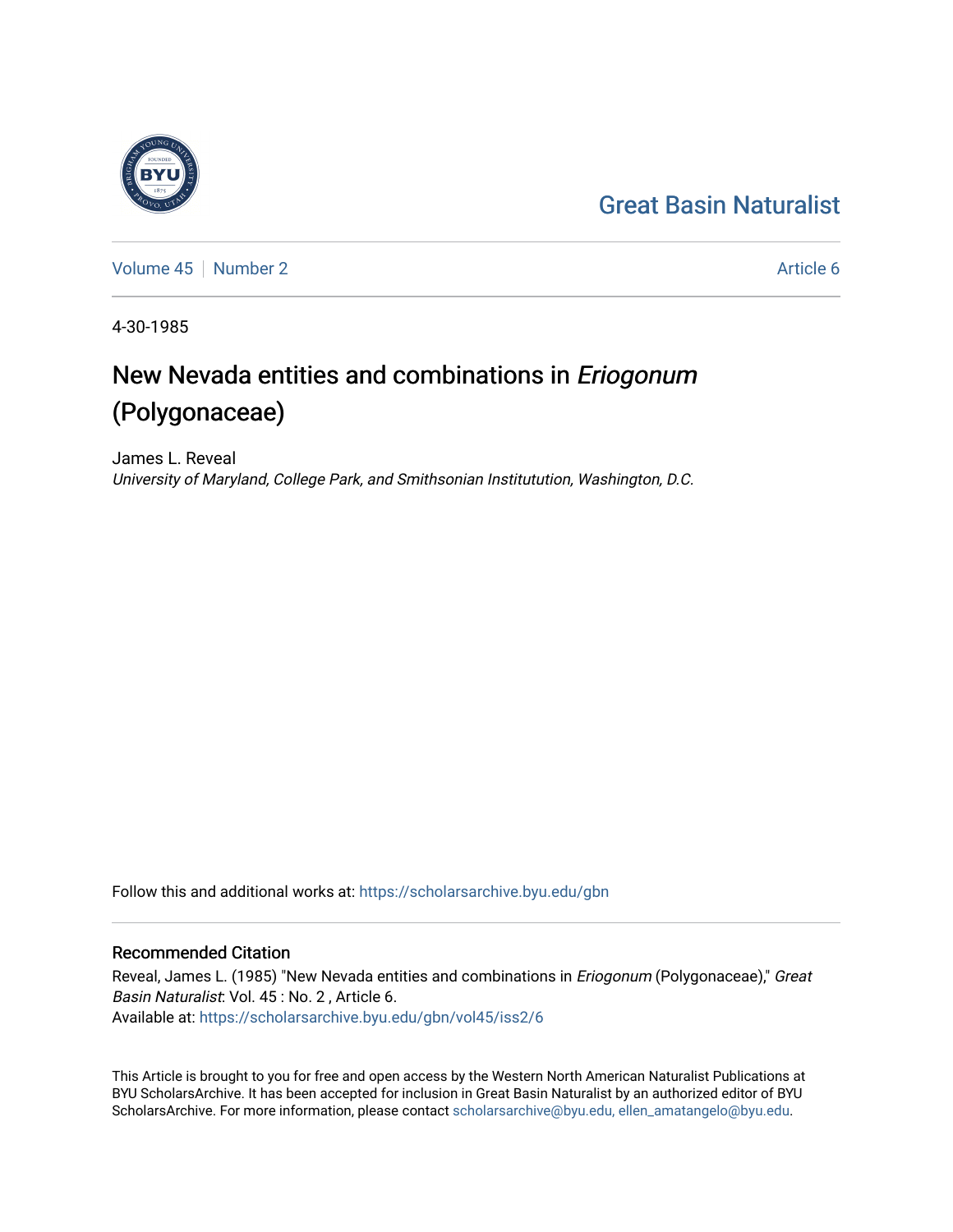James L. Reveal'

ABSTRACT.- New species and varieties of the plant genus Eriogonum (Polygonaceae) that occur in Nevada are proposed. Eriogonum tiehmii and E. ochrocephahnn var. alcxanderae are endemic to Nevada, and E. leuisii is restricted to extreme northeastern Nevada and adjacent Utah. These entities belong to the subgenus Eucycla. Two varieties of E. umhellatum (of the subgenus Oligogonum) are proposed. The first, var. juniporinum, is found in eastern Nevada and in the desert ranges of southeastern California. The second is var. furcosum, which is restricted to the Sierra Nevada. One new combination is also proposed: E. nudum var. gramincum.

The following new entities are validated for a treatment of Eriogonum in a companion article (Reveal 1985).

#### Eriogonum ochrocephalum S. Wats. var. alexanderae Reveal, var. nov.

A var. ochrocephalo caulibus pubescentibus differ.

Low, rounded to spreading cespitose perennial herbs forming open to compact mats 1-8 dm across and up to <sup>2</sup> dm high, with <sup>a</sup> much branched, woody caudex arising from a stout, gnarled, woody taproot; leaves erect to spreading, numerous, the leaf-blades lanceolate to narrowly ovate, 1-2 cm long, 0.5-1.5 cm wide, white-tomentose on both surfaces, the petiole 2-5 cm long, tomentose; stems erect, 3-10 cm long, tomentose; involucres turbinate,  $(3.5)$  4-5 mm long, 2-2.5 mm wide, rigid and tubular, tomentose without, the 5-6 lobes 0.3-0.5 mm long and erect; flowers yellow with yellowish green midribs, 2-3 mm long, the tepals oblong, united about '/3 to V2 their length; stamens exserted, the fil aments 3-4 mm long, pilose basally, the anthers yellow, 0.4-0.5 mm long, oblong; achenes light brown, 3-3.5 mm long, the nar row base tapering to a long, 3-angled beak.

Type.— NEVADA, Lyon Co.: Along Nevada Highway 3 in Wilson Canyon between Smith and Mason, 12.8 mi NE of Smith and 2.5 mi SE of the junction of Nevada Highway 3 and Norydike Cutoff, on volcanic tuff hills S of the West Fork of the Walker River, asso ciated with Atriplex, at about <sup>1460</sup> m (4800 ft) elevation, 21 Jun 1978, Reveal et al. 4737. Holotype, US! Isotypes BRY! CAS! DUKE! F! GH! MARY! MEXU! MO! NY! OKL! RENO! RSA! TEX! UC! UTC! and elsewhere.

Additional specimens examined.— NE- VADA. Lyon Co.: SW slope of Wassuk Range, 13 Jun 1947, Alexander  $\psi$  Kellogg <sup>5314</sup> (OKL, UC); 0.5 mi NW on Nevada Highway 22 from rd E along the East Walker River, 6 Jun 1981, Tiehm 6527 (MARY); Aldrich Grade along Nevada Highway 3C N of Fletcher Springs, 6 Jun 1981, Tiehm 6558 (MARY). Pershing Co.: 2.8 air mi N of Trinity Peak, Trinity Range, 28 Jun 1980, Tiehm <sup>6133</sup> (MARY); W of Cooper Valley, SE end of Sahwave Mts., 29 May 1983, Tiehm  $\phi$ Tucker 7758 (MARY). Washoe Co.: NE side of Hungry Valley near Hungry Spring, 31 May 1980, Tiehm et al. <sup>5769</sup> (MARY); W of site of Leadville, Granite Range, 30 Jun 1983, Tiehm 8017 (MARY); 1.5 air mi NE of Grass Valley Range, NW end of Granite Range, <sup>6</sup> Jul 1983, Tiehm 8075 (MARY).

The var. alexanderae is named for Annie M. Alexander (1867-1950) who discovered this plant during her last botanical expedition to Nevada with Louise Kellogg in 1947. Miss Alexander was then 80 years old. It is a plea sure to remember this fine Nevada collector by naming this variant in her honor.

The var. alexanderae is generally found on the eastern edge of the distribution of var.

Department of Botany, University of Maryland, College Park, Maryland 20742 and National Museum of Natural History, Washington, D.C. 20560. Research supported by National Science Foundation Grant BMS75-13063. This is Scientific Article A3837, Contribution 6817 of the Maryland Agricultural Experiment Station.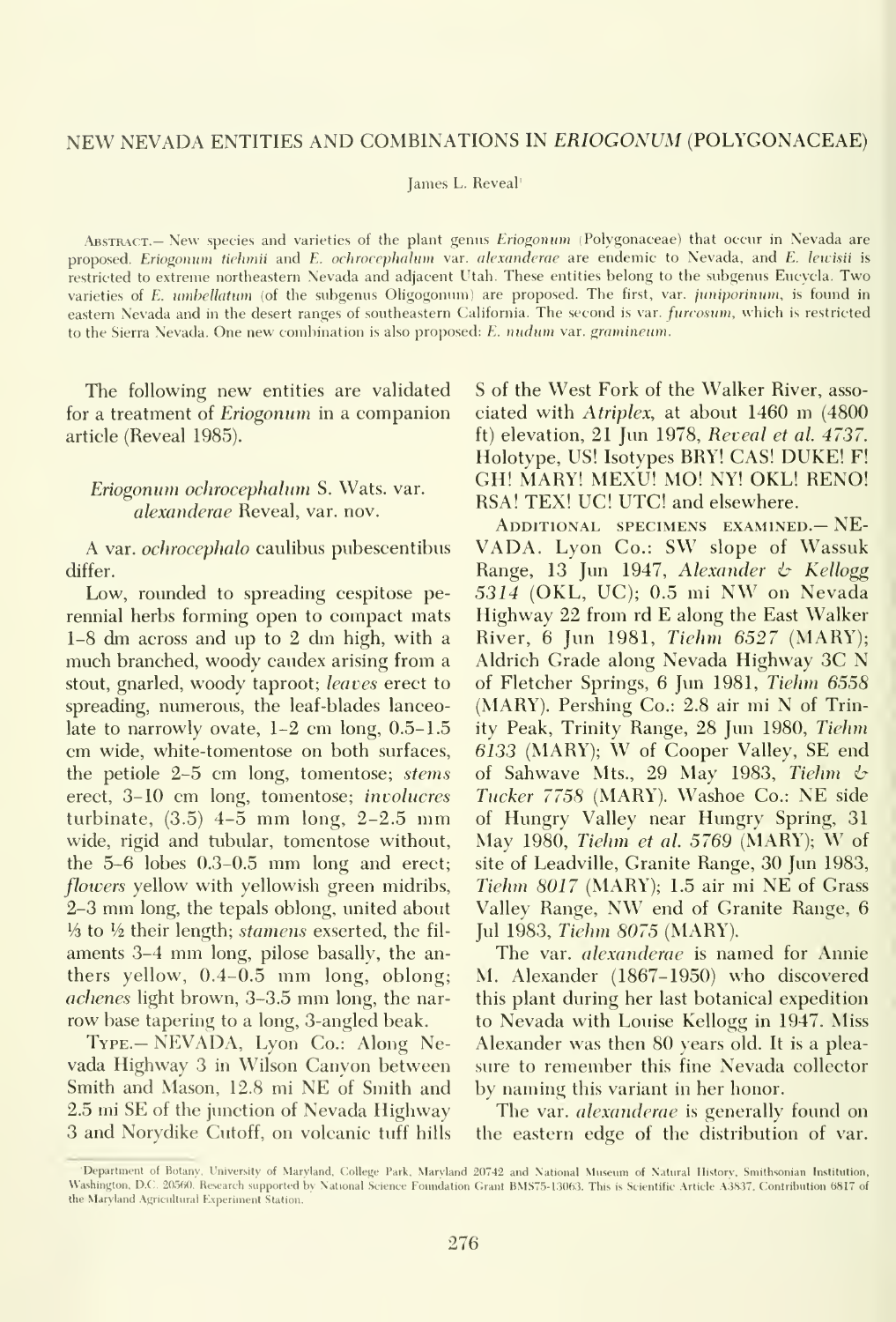ochrocephalum. The latter may have glabrous or glandular stems, but those of var. alexan derae are always tomentose. To date, the two variants have not been found growing sympatrically.

#### Eriogonum lewisii Reveal, sp. nov.

A E. desertoro (Maguire) R. J. Davis foliis brevioribus et angustioribus cum caulibus floccosis nee tomentosis, involucris floccosis apice.

Low, rounded perennial herbs forming a compact to slightly spreading mat 1-4 dm across and up to <sup>1</sup> dm high, with <sup>a</sup> much branched, woody caudex arising from a stout, gnarled, woody taproot; leaves erect to spreading, numerous, the leaf-blades elliptic to ovate, 1-1.5 cm long, 4-6 (7) mm wide, grayish tomentose on both surfaces, becoming less so and greenish beneath the tomen tum with age on the upper surface, the peti ole 0.8-1.8 (2) cm long, tomentose; stems erect, 4-8 (10) cm long, floccose; involucres turbinate-campanulate, 2.5-3 mm long, 2-2.5 mm wide, rigid, floccose without with the hairs restricted (by late anthesis) to the 5 spreading,  $1-1.5$  mm long, lobes; *flowers* yellow with reddish yellow midribs,  $(2)$  2.5-3 mm long, the tepals oblong, united about  $\frac{1}{4}$ of their length; stamens exserted, the fila ments 3-4 mm long, pilose basally, the anthers yellow, 0.4-0.5 mm long, oblong; achenes light brown, 3-3.5 mm long, the nar row base tapering to a long, 3-angled, minutely bristled beak.

TYPE-NEVADA, Elko Co.: White Elephant Butte, S of Elk Mtn, on a steep, open, gravelly slope, associated with Cercocarpus and Senecio, sec. 4, T46N, R61E, at <sup>2530</sup> m (8300 ft) elevation, 30 Jul 1976, Reveal  $\&$  Reveal 4596. Holotype, US! Isotypes, BRY! CAS! F! GH! MARY! MEXU! MICH! MO! NY! OKL! RENO! RSA! TEX! UC! UTC!

Additional collections examined.— NEVADA. Elko Co.: Independence Mts., 12 Aug 1980, Tiehm & Birdsey 5193 (RENO). UTAH. Box Elder Co.: Copper Mtn, 13 Jun 1928, Cottam 3089 (BRY, F).

This new species of Eriogonum is named in honor of Mont E. Lewis, long a major collector of intermountain plants for the United States Forest Service and an authority on the genus Carex. It was on the basis of a collec tion he made that I searched the White  $E$ lephant Butte area for this unusual buckwheat. It, like E. ochrocephalum var. alexanderae proposed above, belongs to the subgenus Eucycla (Nutt.) Kuntze.

In Nevada, Lewis's buckwheat may be dis tinguished by its floccose stems and in volucres, small leaves, and high elevation habitat. It differs from the lower elevation and more southern Eriogonum desertorum by these features and others, notably the well defined yet somewhat papery involucral tube that retains its rigid characteristics. In Utah and Idaho the capitate forms of Eriogonum brevicaule var. laxifolium (Torr. & Gray) Reveal most closely resemble E. lewisii. The variety tends to be restricted to the Wasatch Ranges of Idaho and Utah, ranging eastward to southwestern Wyoming. Like E. desertor um, the var. laxifolium has a well-defined and densely tomentose involucre. In addition, the leaves of this more eastern expression are decidedly longer and narrower than those of E. lewisii.

#### Eriogonum tiehmii Reveal, sp. nov.

A E. anemophilo Greene involucris longi oribus et floribus sparse glandulosis differt.

Low, spreading perennial herbs forming a dense compact mat up to 3 dm across and to 1.6 dm high, with <sup>a</sup> much branched woody caudex arising from a stout, gnarled taproot; leaves erect to spreading, numerous, persistent, with a bluish gray hue, the leaf-blades elliptic to oblong,  $(0.8)$  1-2  $(2.5)$  cm long, 5-8 (10) mm wide, entire, grayish to whitish to mentose on both surfaces, often slightly greenish under the tomentum with age on the upper surface, the petiole  $0.5-1.6$  (2) cm long, tomentose without, glabrous within, with an expanded petiole base 3-5 mm long and  $1-2$  mm wide; stems erect,  $(0.6)$   $1-1.3$ (1.5) dm long, floccose, greenish or reddish under the hairs; involucres turbinate-campanulate, 4-5 mm long, 3-4 mm wide, rigid, floccose and reddish without, glabrous within except for a few hairs at the very tip in some, with 5-6 erect to slightly spreading, 1.5-2 mm long, narrowly triangular lobes, the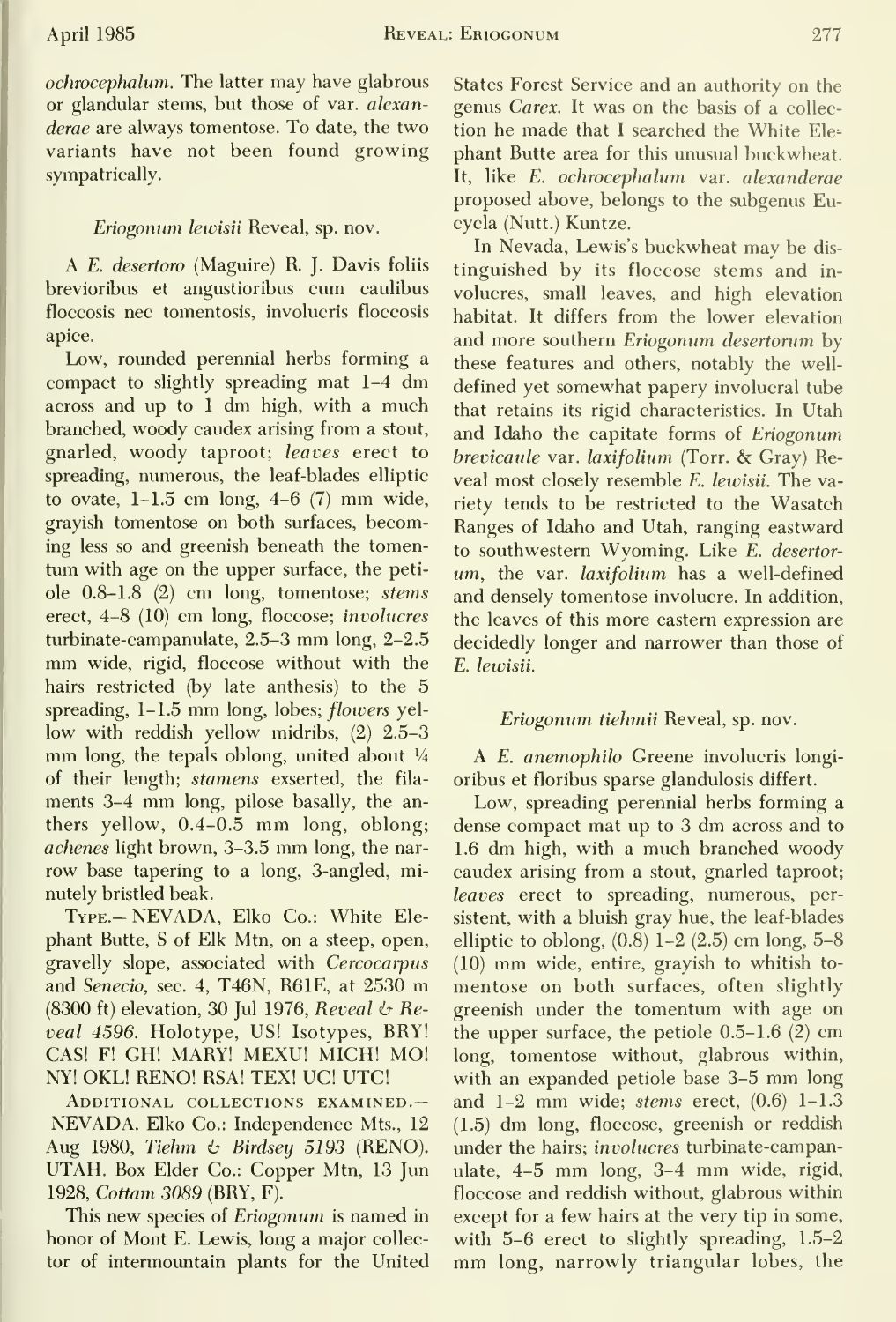bractlets linear, 2-4 mm long, minutely grandular and toothed, the pedicels exserted, 4-7 mm long, glandular throughout and especially so near the apex; flowers yellowish white or whitish to cream with reddish midribs and apices or merely reddish to reddish green midribs, often with a greenish yellow base, 2.5-3.5 mm long at anthesis, up to <sup>4</sup> mm long in early fruit, the tepals oblong, the outer slightly broader than inner, both with out-rolled margins, the apices truncate with a slightly emarginate apex in the outer series of tepals, stipitate glandular along the midrib and base without, sparsely glandular within, united 1/5 to 1/4 of the length; stamens exserted, the filaments 3-4 (4.5) mm long, pi lose basally, the anthers pale yellow, 0.4-0.5 mm long, oval to oblong; *achenes* light brown, 3-4 mm long, the subglobose base ta pering to a long, 3-angled beak about  $\frac{1}{2}$  the length of the fruit, the stigma 1-1.2 mm long.

Type.- NEVADA, Esmeralda Co.: Silver Peak Range just N of the road from Silver peak to Fish Lake Valley, 1.2 air mi NNW of Cave Springs, sec. 27, TIS, R37E, <sup>1830</sup> m (6000 ft) elevation, 31 May 1984, Tiehm, Reveal, Williams and Reveal 8534. Holotype, US! Isotypes, BRY! CAS! MARY! NY! RENO! RSA! UTC! and elsewhere.

ADDITIONAL SPECIMENS EXAMINED. - NE-VADA: Esmeralda Co.: Silver Peak Range, 1.2 air mi NNW of Cave Springs, <sup>18</sup> May 1983, Tiehm 7707 (BRY, CAS, MARY, NY, RSA, UTC).

This remarkable species, named for Arnold ("Jerry") Tiehm, may be immediately recog nized by itslarge, distinctly lobed involucres, cream-colored flowers, and stipitate-glandular tepals. In this latter feature, Eriogonum tiehmii is unique. Minute glands are common on the inner surface of tepals in many species of cespitose buckwheats belonging to the sub genus Eucycla. Tiehm's buckwheat is the only species with well-defined stipitate glands on the outer surface. In Nevada, E. tiehmii is morphologically most similar to E. anemophihim Greene and the cream-colored phase of E. beatleyae Reveal. The scapes of the latter are glandular, not floccose as in E. tiehmii, and the involucre of both established species does not approach the size of E. tiehmii.

#### Eriogonnm nndnm Benth. var. gramineum (S. Stokes) Reveal, comb. nov.

Based on E. gramineum S. Stokes, Gen. Eriog. 60. 1936. Type. California, Inyo Co.: Argus Mts., 1897, Purpus 5676. Holotype, UC! Isotypes, GH! K! MIN! P! US!

The concept of Eriogonum nudum var. pubiflorum Benth. in DC. has become in creasingly restricted in its definition so that now the plant is defined as a northern ele ment ranging from the central Sierra Nevada of California northward to south central Oregon. In Nevada, var. pubiflorum is found only in the extreme northwestern portion of the state, and then it is infrequent. In south ern California, the long recognized var. pauciflorum S. Wats, of the Transverse ranges (and southward to northern Baja California Norte) has not been confused with var. pubiflorum, but in the southern portion of the Sierra Nevada the distinction is not always readily apparent. Howell (1976) proposed var. westonii (S. Stokes) J. T. Howell for the plants of the Tehachapi region and the west ern slope of the Sierra Nevada. The defini tion of that variety, as noted by Howell, can not be expanded to include the plants of the desert range and eastern slope of Sierra Nevada common to Inyo and Mono counties, California. Thus, the var. gramineum is pro posed. At present, var. gramineum, characterized by its yellow pubescent flowers and inflated stems, is not known from Nevada. It is to be sought in the Death Valley region of the state.

#### Eriogonum umbellatum Torr. var. furcosum Reveal, var. nov.

A var. elliptico foliis subglabris vel glabris supra.

Low, rounded subshrubs up to 4.5 dm high and <sup>8</sup> dm across, infrequently forming <sup>a</sup> spreading mat to <sup>5</sup> dm across at higher elevations; leaves in loose rosettes, the leaf-blade elliptic to oblong,  $(0.7)$  1-2.5  $(3.5)$  cm long, 3-8 (13) mm wide, densely white tomentose below, thinly floccose or more commonly glabrous and bright green above, the petiole 3-10 (12) mm long; flowering stems erect, slender, 0.5-2 dm long, thinly floccose; in florescences compoundly umbellate, 0.5-1.5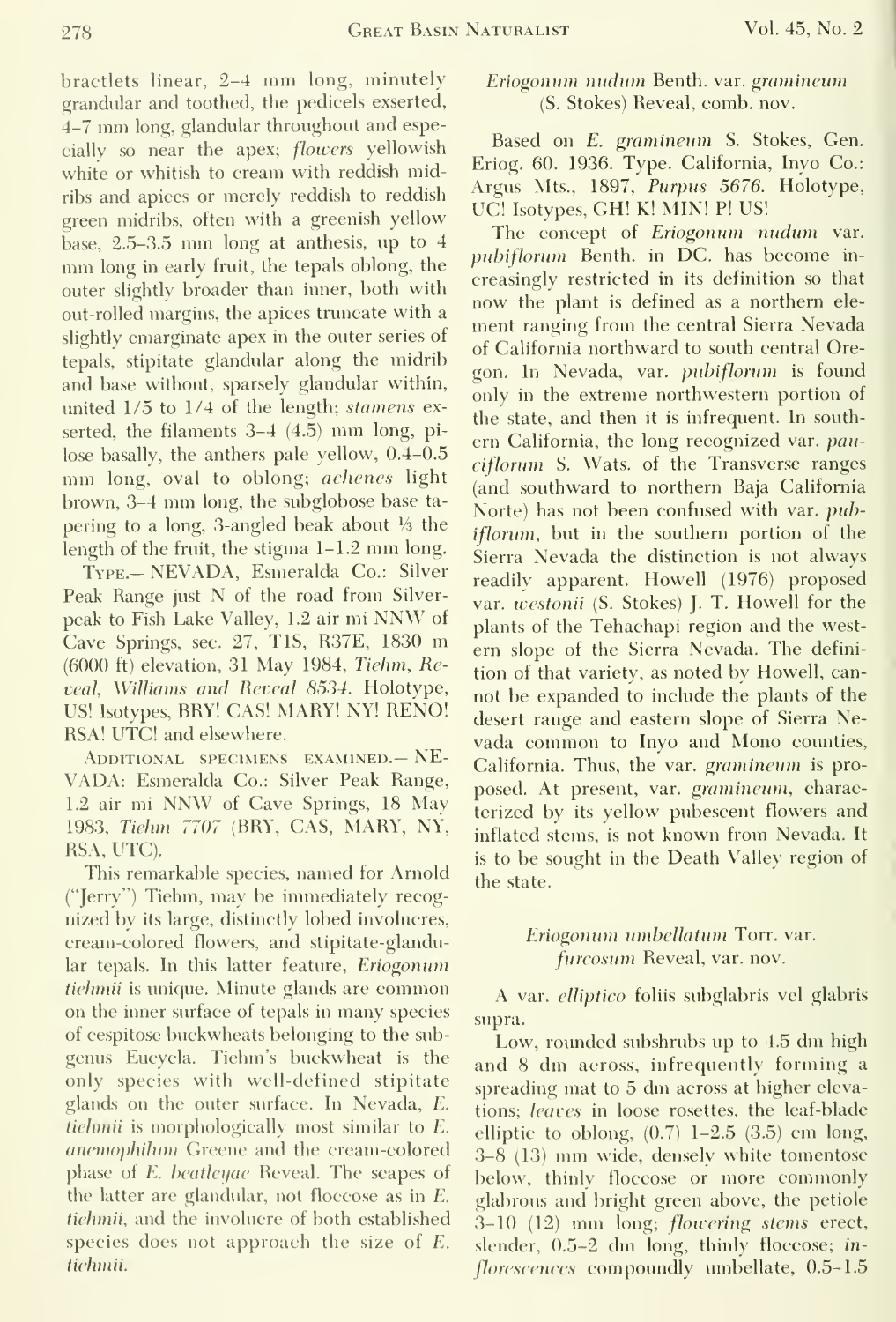dm long, the branches floccose; involucres with tubes 2-3 (4.5) mm long, the usually re flexed lobes shorter to as long as the tube, floccose without; flowers bright yellow, (5) 6-8 mm long including the stipe.

Type.- CALIFORNIA, El Dorado Co.: Along California Highway 89, 2.2 mi S of U.S. Highway 50, on sandy granitic soil, asso ciated with Arctostaphylos, Artemisia, and juniper-pinyon, 23 Aug 1975, Reveal 3971. Holotype, US! Isotypes, ARIZ! BRY! CAS! DUKE! F! GH! K! MARY! MEXU! MICH! MO! NY! OKL! RENO! RM! RSA! TEX! UC! UTC! and elsewhere.

Representative specimens.— CALIFOR-NIA. Alpine Co.: Silver Lake, 2 Sep 1933, Mason 7255 (lA, UC). Amador Co.: Bear River, 30 Jul 1896, Hansen 1966 (B, MIN). Calavaras Co.: Dorrington, 7 Aug 1923, Jepson 10058 (JEPS). El Dorado Co.: 5.5 mi S of Meyers, 9 Aug 1941, Wheeler 402 (JEPS). Fresno Co.: Mono Creek Dam, 16 Jul 1935, Everett  $\&$  Johnson 7313 (DS, IDS, LA, MO, OKL, RSA, TAES, UC, UT). Kern Co.: ridge SE of Pine Flat, 28 Jul 1965, Twissehnann 11330 (CAS, UTC). Madera Co.: The Niche, East Fork of Granite Cr., 17 Aug 1958, J.T. Howell 34552 (CAS). Mariposa Co.: above Nevada Falls, Yosemite N.P., 10 Jul 1889, Chestnut  $\&$  Drew s.n. (KANU, UC). Nevada Co.: Puddingstone Ridge, 5 mi E of North Columbia, 24 Jul 1971, True 6903 (CAS). Pla cer Co.: Cisco, 14 Sep 1938, Rose 38257 (RM). Sierra Co.: Sierra Valley, Sep 1872, Lemmon s.n. (ISC). Tulare Co.: Burnt Ridge, 18 Sep 1962, Twissehnann 7780 (CAS). Tuo lumne Co.: 0.8 mi E of Dardanelle, 28 Jul 1972, Reveal  $\phi$  Reveal 2813 (BRY, CAS, DUKE, F, MICH, MO, NY, OKL, RSA, TEX, UTC). NEVADA. Washoe Co.: nr Verdi, 19 Jun 1903, Stokes s.n. (RSA).

The var. furcosum has been included under the name of the Pacific Northwest expression, var. stellatum (Benth. in DC.) M. E. Jones, or, as this must now be called due to a recent change in the International Code of Rotanical Nomenclature, var. ellipticum (Nutt.) Reveal (Reveal 1983), in recent treat ments of the genus in California (Reveal & Munz 1968). This expression is primarily found in the Sierra Nevada, and then mainly along the more gentle western slope. As the elevation of this range decreases to the north,

the variety crosses the crest of the Sierra Ne vada and enters into the Lake Tahoe Basin of California and onto the eastern foothills in extreme western Nevada.

In southern California, the var. furcosum gives way to var. munzii Reveal in the Transverse Ranges and to var. subaridum S. Stokes on the arid eastern slopes of the Sierra Nevada. The var. chlorothamnus Reveal in Munz is found along the eastern foothills of the Sierra Nevada bordering the Inter mountain Region; this variant is isolated from var. furcosum by the Sierran crest. To the north, the new variety is replaced by another compoundly umbellate expression of Eriogo num umhellatum. This northern expression, which extends into the Siskiyou-Trinity re gion of California and adjacent southern Oregon, is as yet unnamed. Along the Coast Ranges of California is the distinctive var. bahiiforme (Torr. & Gray) Jeps. This expression is not found in the Sierra Nevada.

> Eriogonum umhellatum Torr. var. juniporinum Reveal, var. nov.

A var. subaridio S. Stokes floribus cremeis differ.

Plants forming low shrubs or subshrubs up to <sup>8</sup> dm high and <sup>10</sup> dm across; leaves in loose rosettes, the leaf-blade elliptic, (0.7) 1-2 cm long, (3) 5-10 (12) mm wide, greenish or whitish floccose to glabrous on both surfaces, becoming greenish floccose above with maturity; flowering stems slender, erect, 1-2.5 dm long, green and floccose to nearly glabrous; inflorescences compound umbellate, 0.5-1.5 (2) dm long, floccose; peduncles slender, 0.5-5 (6) cm long, floccose; involucres with tubes (2.5) 3-3.5 mm long, the reflexed lobes 1-2.5 mm long, thinly floccose; flowers cream colored or whitish, (4) 5-6 mm long.

TYPE.- NEVADA, White Pine Co.: Along U.S. Highway 50-6 at Sacramento Pass, on the northern end of the Snake Range, about 11 mi northwest of Baker, on sandy soil asso ciated with juniper-pinyon and Artemisia, at about 2180 m (7150 ft) elevation, <sup>13</sup> Aug 1975, Reveal & Reveal 3925. Holotype, US! Isotypes, BRY, CAS, MARY, NY, OKL, TEX.

Representative specimens.— CALIFOR-NIA. San Bernardino Co.: Upper Cotton wopd Canyon, Mid Hills, 30 Aug 1973, Henrickson 12727 (RSA); 2 mi from Kingstone